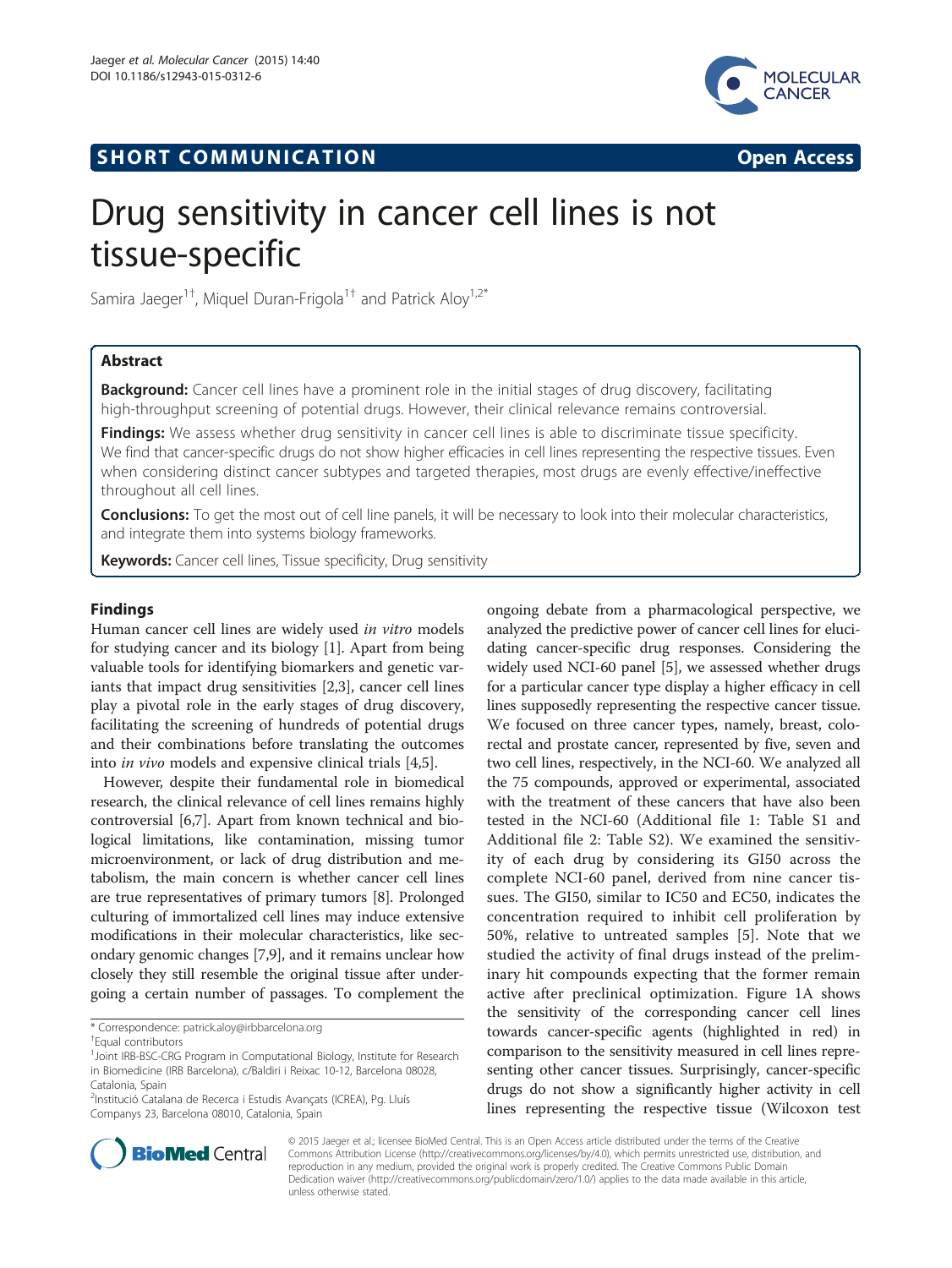<span id="page-1-0"></span>

with Bonferroni correction for multiple testing; see Additional file [1\)](#page-2-0). The same trend can be observed when focusing only on approved drugs or more specific targeted agents, and after normalizing drug sensitivity values across cell lines. To avoid biases caused by drugs

with multiple therapeutic indications, we also analyzed more restrictive sets containing compounds exclusively associated with breast, colorectal or prostate cancers, obtaining equivalent outcomes (Additional file [1:](#page-2-0) Figures S1, S2 and S3). Overall, our results indicate that a simple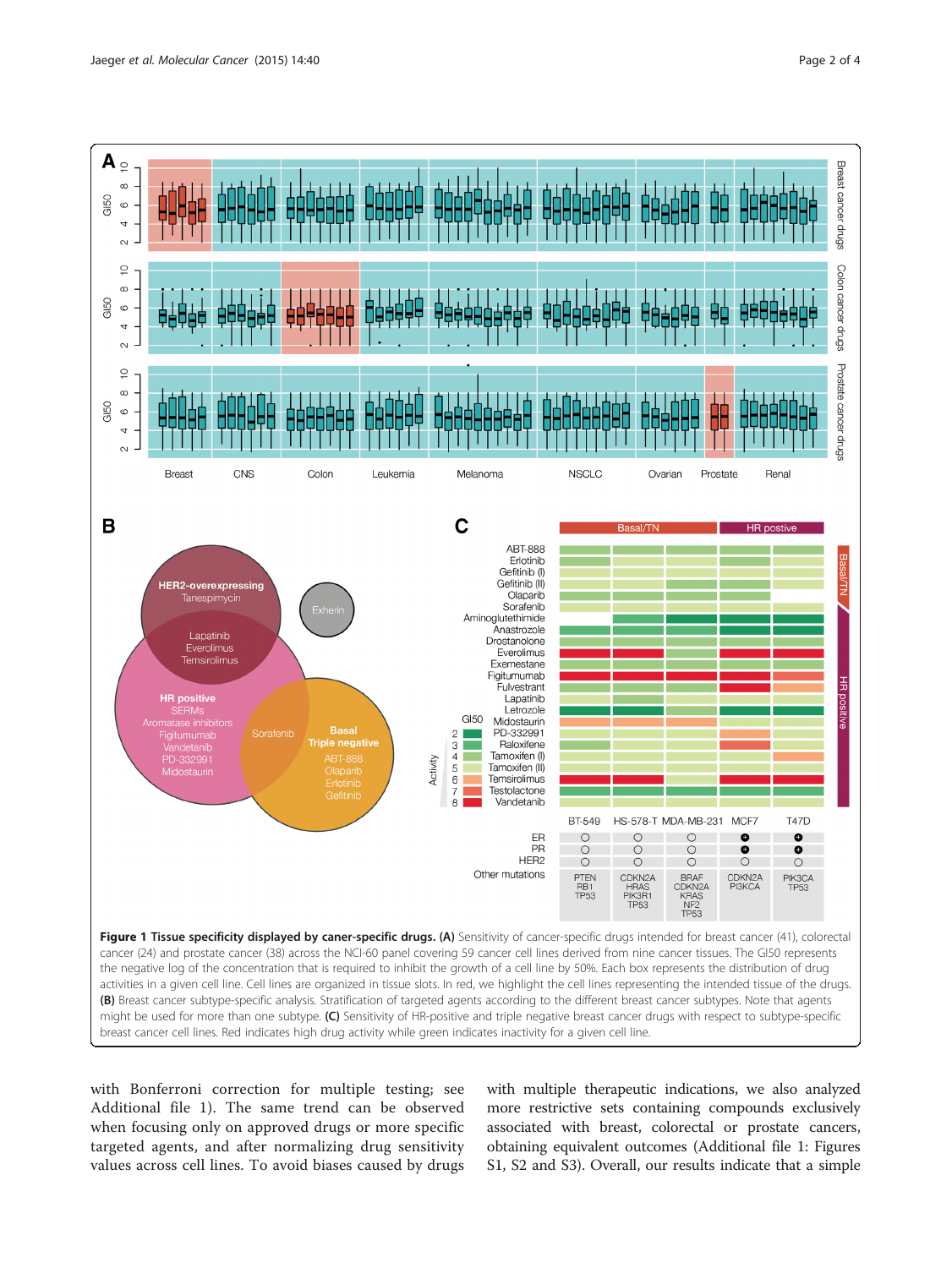<span id="page-2-0"></span>selection of cell lines according to the tissue of interest does not reflect the eventual complexity in the clinics.

Given the intrinsic heterogeneity of most cancers [[10](#page-3-0)], no individual cell line is likely to be a general representative for the distinct cancers derived from one tissue [[11](#page-3-0)]. Hence, we do not expect a tissue-specific drug to perform equally well across the corresponding cell lines. Breast cancer, for instance, is a heterogeneous disease with at least four recognized subtypes that require a specific treatment [\[12,13\]](#page-3-0). Most researchers select particular cell lines based on receptor status, common genetic mutations, molecular signatures, tumor type, as well as technical or methodological limitations for their experiments [[14](#page-3-0)]. Thus, mimicking this common approach, we considered the presence or absence of biomarkers that define the distinct breast cancer subtypes. Next we examined whether subtype-specific responses are reflected in cell lines representing distinct subtypes. The NCI-60 covers two subtypes, the triple-negative breast cancer (BT-549, HS-578 T and MDA-MB-231) and the HR-positive breast cancer subtype (MCF7 and T-47D). Neither the HER2 overexpressing nor the normal-like subtypes are included in the panel. Among the 25 targeted breast-cancer agents, 18 are indicated for HR-positive patients, 6 for triplenegative and 4 for HER2-overexpressing breast cancer (Figure [1](#page-1-0)B and Additional file 1: Table S3). According to this stratification, we assessed the sensitivity of the subtype-specific drugs in the corresponding cell lines. Figure [1](#page-1-0)C shows that the majority of drugs is equally active or inactive independent of the breast cancer subtype. Figitumumab, vandetanib, and gefitinib (I), for example, are evenly effective in HR-positive and triplenegative cell lines, while aromatase inhibitors like letrozole, anastrozole and aminoglutethimide are basically inactive and would not have been discovered through screening cell lines from this panel. Only four out of 18 HR-positive drugs, i.e., PD-332991, raloxifene, tamoxifen (I), and fulvestrant, exhibit a higher specificity in at least one of the HR-positive cell lines. Conversely, midostaurin, a targeted drug against HR-positive tumors, only shows activity in triple-negative cell lines. As the NCI-60 only involves five breast cancer cell lines, which only partially reflect the distinct subtypes, we performed the same analysis on the more comprehensive Cancer Cell Line Encyclopedia (CCLE) [\[15\]](#page-3-0). Considering 30 breast cancer cell lines and 14 targeted agents, both stratified into subtypes, we still observe a largely varying compound sensitivity rather than subtype-specific responses in the corresponding cell lines (Additional file 1: Figure S4). Thus, even when accounting for subtype-specific differences in the NCI-60, or considering a much larger cell line panel with a broader representation of breast cancer subtypes [[15](#page-3-0)] (see Additional file 1: Figure S4), the previously observed tendencies regarding tissue specificity still hold.

Similarly, we investigated whether intended drug targets are expressed in the corresponding cell lines and, if so, whether the drug is active in this cell line, exploiting proteomics data of NCI-60 [[16](#page-3-0)]. Again, we could not correlate target expression with drug sensitivity (Additional file 1: Figure S5). One of the few exceptions is presented by the set of EGFR modulators, Gefitinib and Erlotinib, to which cell lines are indeed more sensitive when EGFR is expressed. Yet, in the majority of instances drug activity does not depend on the presence or absence of the intended targets, which indicates that several factors, beyond target expression, determine drug sensitivity.

Although alternative models for drug screening and development are generated [\[9\]](#page-3-0), cancer cell lines have been and will be an essential component of cancer research and drug discovery [[17](#page-3-0)]. However, as we observed, relying on assays performed in a few selected cell lines may result in incorrect or misleading conclusion, and thus is unlikely to predict clinical outcomes. Cell line panels, on the other hand, may embrace the underlying complexity and variability of cancer. Yet, to fully exploit their invaluable potential, we have to move beyond 'one marker, one cell line' studies and incorporate the large amount of molecular ('omics') profiles into robust systems biology frameworks [[15,16,18](#page-3-0)-[20](#page-3-0)]. We believe that identifying and combining the key features that each cell line is able to reproduce, beyond tissue and subtype specificity, will bring screening panels at the forefront of a more successful drug discovery.

### Additional files

[Additional file 1: Table S1.](http://www.molecular-cancer.com/content/supplementary/s12943-015-0312-6-s1.docx) Summary of cancer-specific drugs assembled and mapped per cancer type. BC - breast cancer, CRC – colorectal cancer, PC – prostate cancer. Note that some drugs could be mapped onto several NCI-60 tested compounds. Table S3. Classification of targeted breast cancer agents tested in the NCI-60 into distinct subtypes according to the FDA Orange Book, the NCI, ClinicalTrials.gov and the literature. B – basal/triple negative, HR – hormone receptor positive, H2 – HER2-overexpressing cancer, U – subtype indication unknown. Table S4. Classification of targeted breast cancer agents, screened in the CCLE, into distinct subtypes according to the FDA Orange Book, the NCI, ClinicalTrials.gov and the literature. B – basal/triple negative, HR – hormone receptor positive, H2 – HER2-overexpressing cancer, U – subtype indication unknown. Figure S1. Sensitivity of the breast cancer-specific drug sets considering (A) approved and (B) targeted drugs, (C) normalized drug sensitivities, as well as (D) Unique and (E) Unique\* drugs. Figure S2. Sensitivity of the colorectal cancer-specific drug sets considering (A) approved and (B) targeted drugs, (C) normalized drug sensitivities, as well as (D) Unique and (E) Unique\* drugs. Figure S3. Sensitivity of the prostate cancer-specific drug sets considering (A) approved and (B) targeted drugs, (C) normalized drug sensitivities, as well as the (D) Unique and (E) Unique\* sets. Figure S4. Sensitivity of drugs indicated for hormone receptor positive, triple negative and HER2-overexpressing breast cancer within 30 breast cancer cell lines representing the different subtypes. Sensitivity is indicated in terms of the IC50. Red cells indicate high activity while green cells indicate inactivity. Figure S5. Contingency tables grouping target expression and discretized drug sensitivity of cell lines. Repeated instances, such as EPHA2 – Dasatinib, correspond to different NCI-60 compounds, i.e., different formulation of the same drug.